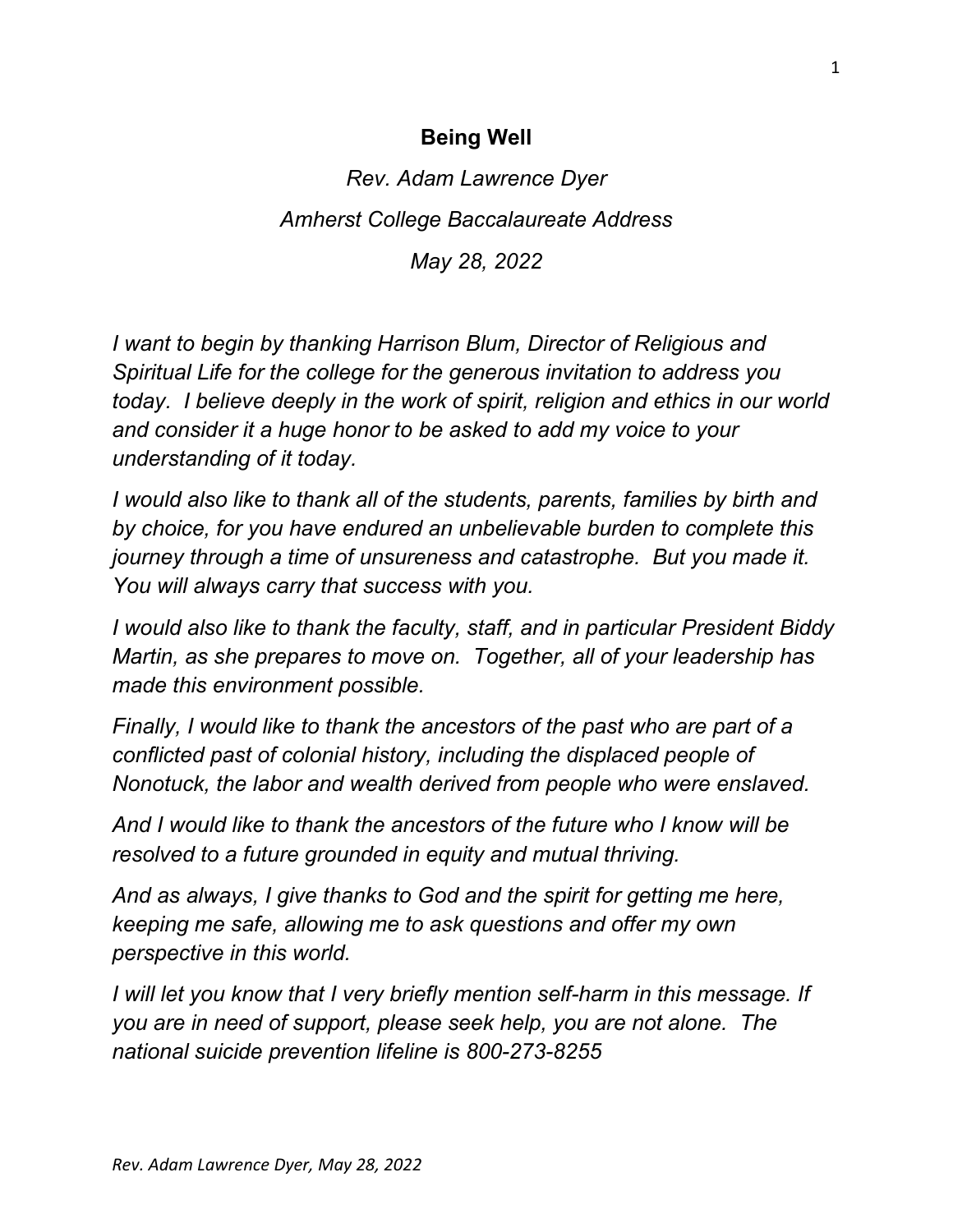I have a confession to make. As I stand here before you, an ordained member of clergy, fully fellowshipped as a Unitarian Universalist minister, I am also available to the world in a video where I am not wearing very much clothing. Back in 2003, I was a fitness model, and I had the great privilege to be featured in the P90x fitness videos. I appear in the segments of the series titled "Core Synergistics", "Yoga-X" (which sounds much more provocative than it is) and "Ab Ripper X". It is the last one of these where I am wearing sneakers and a fairly skimpy pair of gym shorts and nothing else except my dreadlocks and sweat. Most people don't usually recognize me these days, but there was a time when the series really took off around 2008 and people were stopping me on the street. It was a very weird feeling…good, but weird.

In addition to being a model, I was also a personal trainer and group exercise instructor. In that time of my life, I learned to really value, protect and maintain my overall health. When a few years later, I added a massage therapy license to my qualifications, I felt complete. I worked with a variety of clients in fitness and wellness, but the most significant of these was working with people who were HIV positive. I received stories from them about how they felt they didn't have access to working on wellness alone, rather it was always put in the context of maintaining their immune systems…their wellness was pathologized. No one's body…no one's being deserves to be pathologized before it is respected and honored and loved.

From these stories and more, I began to formulate a personal theology and a professional commitment to embodiment. By "embodiment", I mean how we inhabit and generate the human experience of having bodies and what that means for us to have a healthy society.

It was this thinking that drew me to ministry.

I share my depth of knowledge about bodies, wellness and health as a foundation for my ministry so that you understand how significant it was when I took a leave of absence this past fall for my mental and physical health. My body and mind were not allowing me to work in a healthy way.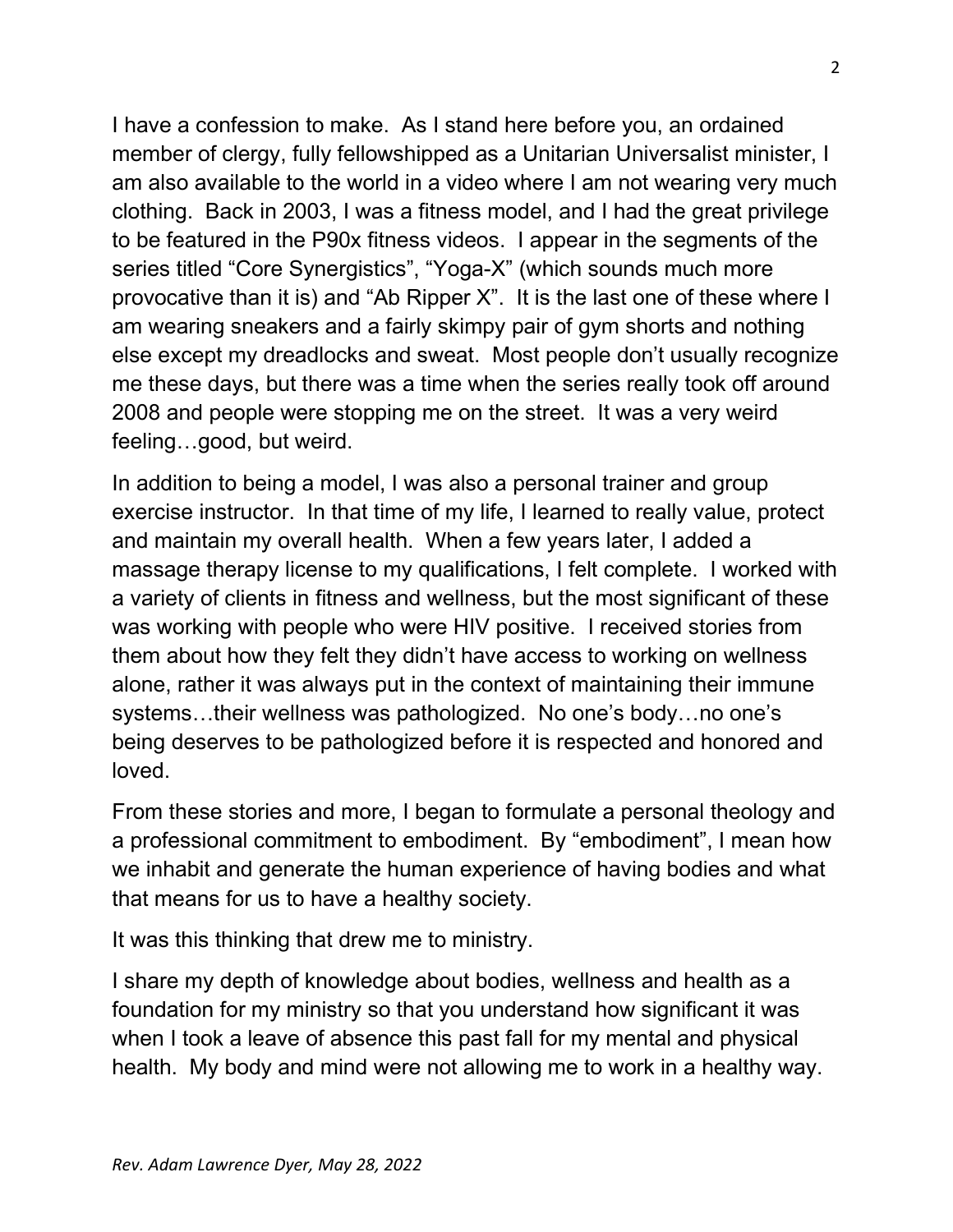My coping methods were hurting me more than they were sustaining me and I felt like I was slowly falling down a drain.

I'm not alone in that feeling over the last few years. I'm sure I'm not alone in that feeling in this room. At Harvard where I am a chaplain, the most important conversation among our community and with health providers, and equity leaders on campus is about the devastating effect that the pandemic and the general state of the world is having on students. I feel deeply for each and every one of you who has scaled this Everest of higher learning in the midst of everything else going on in the world. It is an astounding achievement.

Of course, other generations have also faced their own horrors. World wars come to mind; racial segregation also; for my generation in the 1980s, it was graduating into the midst of the dawning of AIDS crisis which for a gay man like myself felt at the time like more of a "when" not an "if" because there were no treatments, and the government still wouldn't even talk about it. I miss marching down  $5<sup>th</sup>$  Avenue during the early years of pride parades chanting "we're here, we're queer, get used to it!" I don't, however, miss the unexplainable and untreatable death, or feeling like sex was a War zone. I miss too many of my friends and lovers.

What is different for you however is that the challenging world you are facing is one that is connected and measured in milliseconds and terabytes not in hours and handwritten letters in the mail. The wonderful and incredible immediacy of our world comes with a pressure to respond and an urgency that earlier generations don't fully grasp. Quality is in part for you measured in quickness and access, where for us it had different metrics. And it is not just you having to navigate it, it is all of us. But you are the next leaders, which means you carry with you a fluency in the world of immediacy, an expectation that it can work and assumptions about how that world can function for you as it leads to the next generation.

One of the things that is humbling about being in ministry is how much I get to interact with and understand about beliefs. And I mention this because one of the experiences you are inheriting in this intensely connected, and wildly global and fast-moving world is about beliefs. Not necessarily about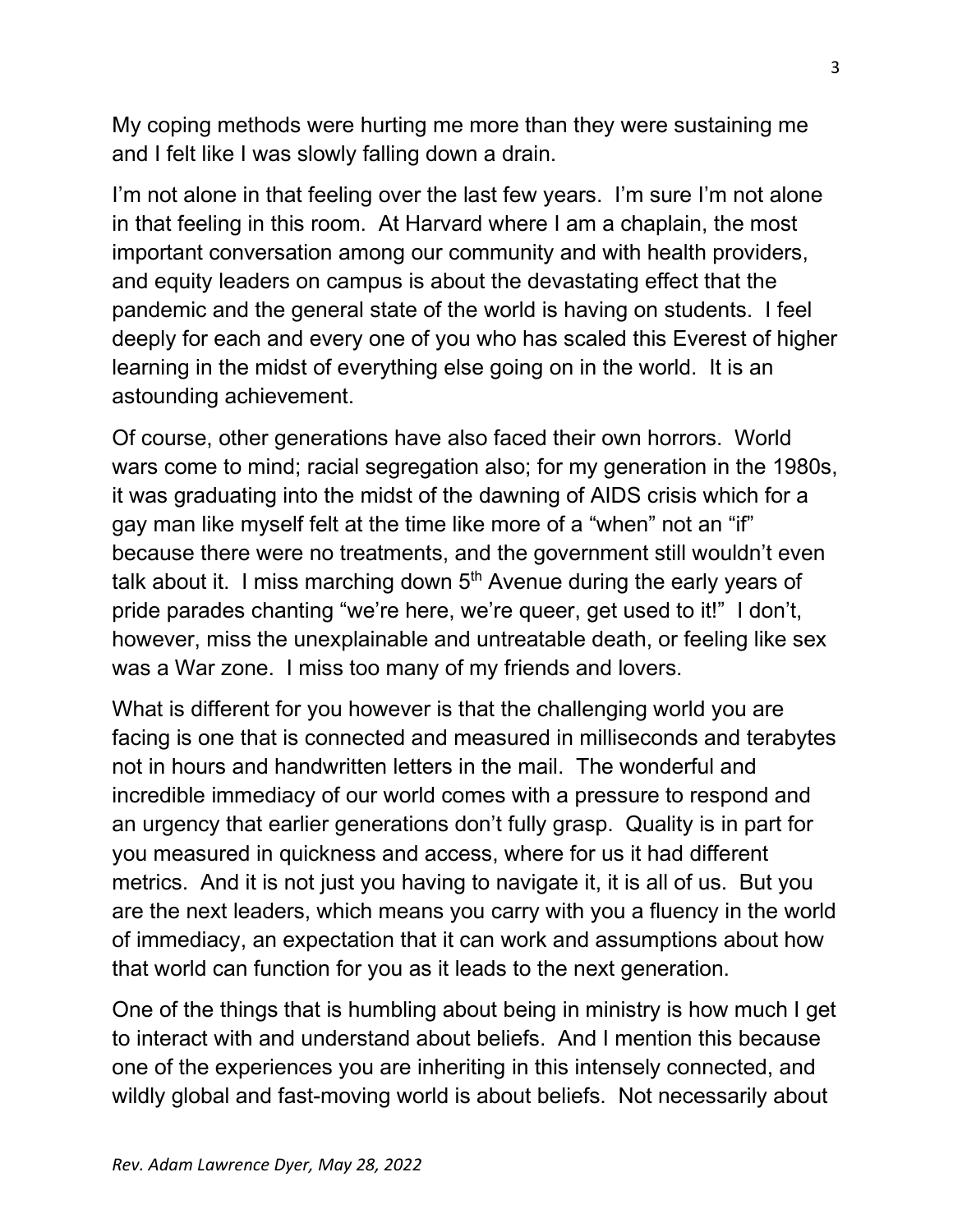having specific beliefs, but this world of connectivity includes the fact that beliefs and ways of being are bumping up against each other like never before. Whole societies that would never have firsthand experience of each other are at the virtual table together every day. Even in this room, the range of cultures and experiences is more vast than the founders of the college may have ever imagined they could be.

And it is in this spirit that I want to turn to the topic of this talk…being well.

Being well…wellbeing. At its heart, being well, is not any different than it was 1000 years ago. What has changed is how we talk about it, how we understand it in ourselves, and how we regard wellbeing in each other.

In truth, we aren't smarter than people in the past either…we simply know more about what we don't know because we have more immediate access to it. One thing is true, though. Because of that access, *trust* is more crucial than ever. And trust has changed with greater access and exposure to the world. How do we trust, in a world of racism, sexual and gender marginalization, political radicalism and government sanctioned violence? How do we be well in that world?

In the past, before we were so connected, people who were fighting for equal human rights liked to raise the call that "we are all the same". This was particularly true in work around integration. "We are all the same under the skin", some would say. I'm here to shatter that myth and to tell you…no we are not the same. We are none of us the same. In fact, what makes me thrive may very well be completely toxic to you.

What I want for my body, may be an abomination to you.

What I believe around my mortality, may be an insult to you.

What you think is right for society, may literally be death for me.

Being well, may not be well being for everyone. This is what the interconnected world tells us today. And we are confused and bewildered and shaken by this knowledge.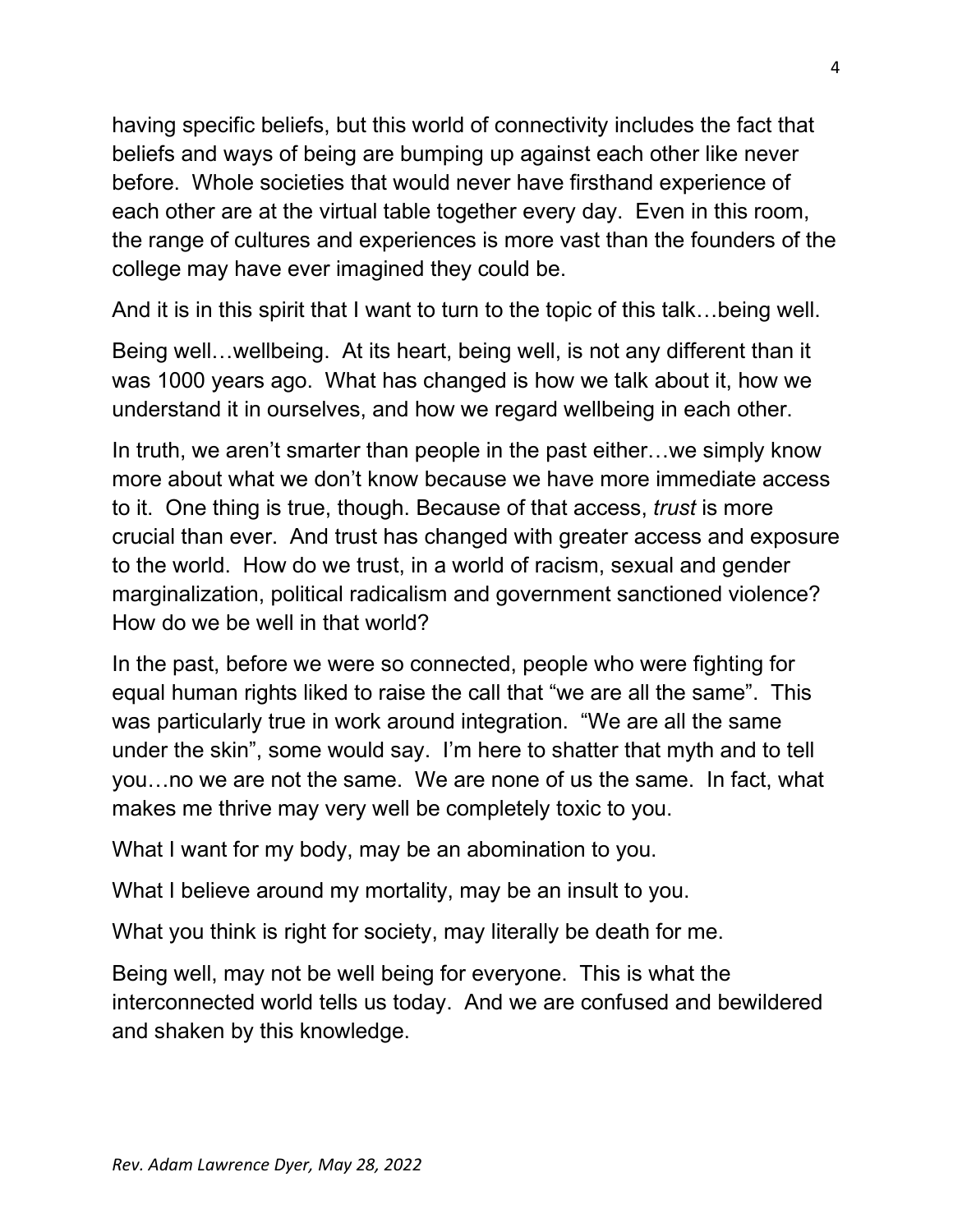In that confusion, some turn inward; others try to sway those who disagree with them; still others turn to violence…as revenge against others for feeling harmed, or to self-harm as desperation to escape.

So, I come to you today, as a human before I am a faith leader, to invite you into another kind of relationship with trust. What if trust wasn't in fact built on our sameness. What if it wasn't all about being able to see myself in you. What if instead, trust…real trust…meant I could be present with you in all of your difference? To be able to recognize you more clearly. You see, I've come to understand that trust is being able to say "we are different…and we are bound to each other in that difference."

Human beings are a happy accident. Some would say of biology. Others of the divine. And part of that accident of what I believe is both faith and science, we have infinite variations. Yes, there is a common theme, but wild and spectacular variations of color, shape, size, ability, cognition, viability, age. Indeed, it is our capacity for difference that is the one thing we share as human siblings. That two entirely different people can create another totally different and independent being is miraculous, and I'm sure deliberate.

And what if we learned to trust our inevitable and infinite difference and found this as a foundation for being well?

Dare I say that if we could embrace this kind of trust and this kind of knowledge of each other, we would find real solutions to our great and pressing problems of today:

…to the log jam that exists in our political systems.

…to the fact that we seem complacent to tolerate and simply move on from catastrophic acts of mass death, whether they occur in nature or whether they come from our own hands.

…to our ongoing struggle to recognize the full power, autonomy, wisdom and breadth of womanhood.

…to being mired in a comprehension of gender that limits itself to body parts.